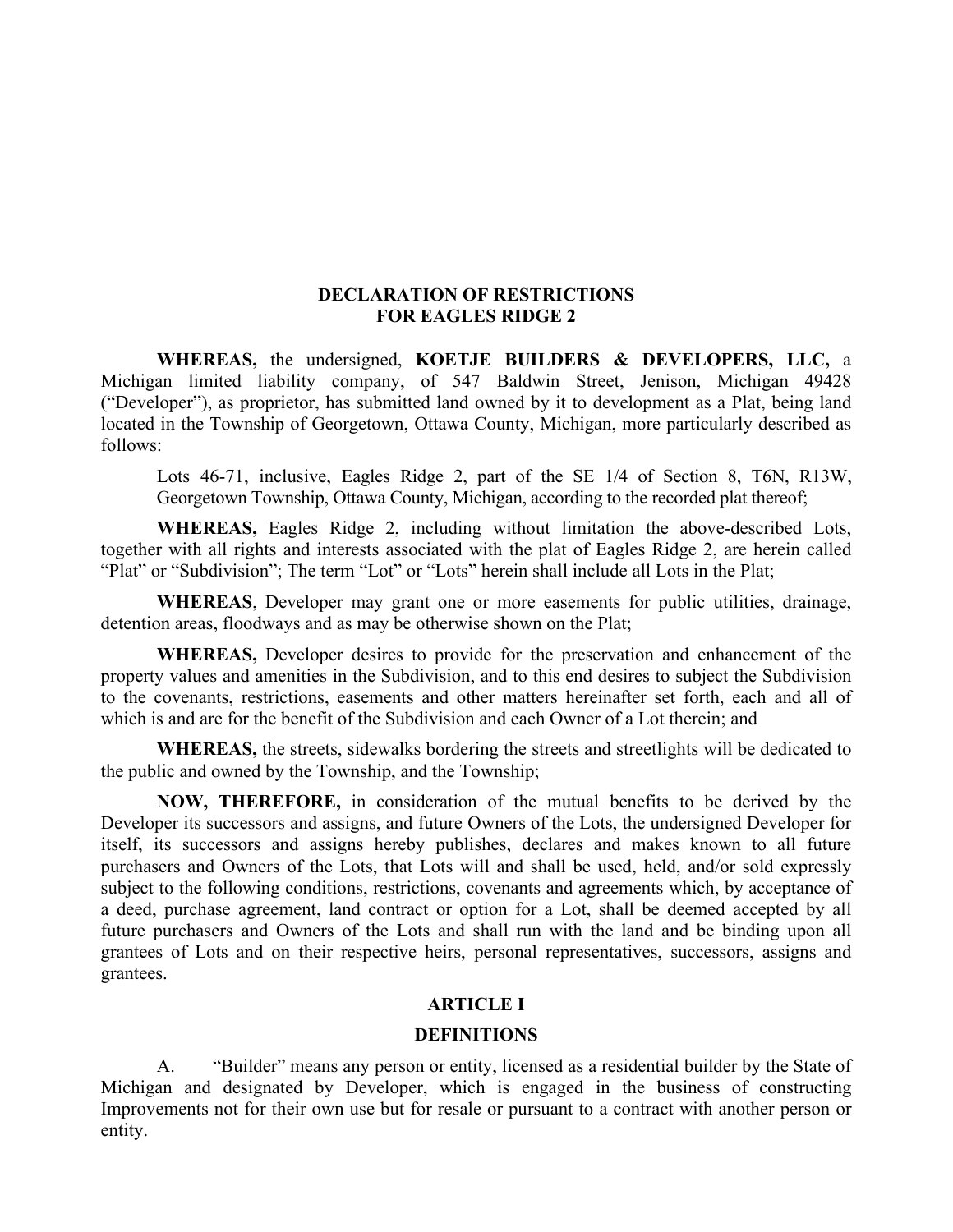B. "Developer" means **KOETJE BUILDERS & DEVELOPERS, LLC,** a Michigan limited liability company, and any successor by law or assignee so appointed by the recordation of an assignment of the status.

C. "Declaration" means this Declaration of Restrictions, as amended from time to time, recorded in the office of the Ottawa County Register of Deeds, State of Michigan.

D. "Fee Owner" means the record owner, whether one or more persons or entities, of fee simple title to any Lot.

E. "Improvement" means any dwelling, garage, fence, walk, deck, pool, landscaping or other improvement constructed upon a Lot or change or alteration to any of the foregoing by any person or entity other than the Developer, except where explicitly stated.

F. "Lot" means any numbered lot shown on the Plat.

G. "Occupant" means each person that is occupying a dwelling built upon a Lot, provided such occupancy is in compliance with the Declaration and the zoning ordinance of the Township.

H. "Owner" means the Fee Owner and the land contract purchaser of a Lot, whether one or more persons or entities, but excludes those having a security interest in a Lot to secure the performance of an obligation or a lien upon a Lot arising pursuant to a statute or under another rule of law unless and until such time as such person becomes a Fee Owner, whether by foreclosure or the granting of a dead in lieu of foreclosure.

I. "Township" means the Georgetown Charter Township and the political subdivisions thereof.

Other capitalized terms used herein that are not defined above shall have the meanings given to such terms elsewhere in this Declaration.

# **ARTICLE II**

# **ARCHITECTURAL CONTROL**

A. Approval of Plans and Specifications. No Improvement shall be commenced, erected or maintained on any Lot, nor shall any exterior change or alteration be made to an existing Improvement until the plans and specifications showing the nature, kind, size, shape, height, colors, materials, topography and location of the same on a Lot shall have been submitted to and approved in writing by the Developer, which approval will be granted in accordance with standards established by the Developer in its sole discretion, including those set forth in Paragraph D below. The architecture of the dwelling must be compatible and harmonious with the external design and general quality of other dwellings constructed and to be constructed in the Plat.

B. Materials Required. Plans and specifications submitted to the Developer for final approval shall include two (2) sets of the following, or be provided in electronic format approved by the Developer:

(i) Complete plans and specifications sufficient to secure a building permit in the Township, and in any event including a foundation/basement plan, floor plan(s), exterior elevations (front, sides and rear) and a dimension plat plan showing the Lot and placement of Improvements, all of the above being fully-dimensioned, and clearly designating any trees to be removed or cleared.

(ii) A perspective drawing of the Improvements if deemed necessary by the Developer to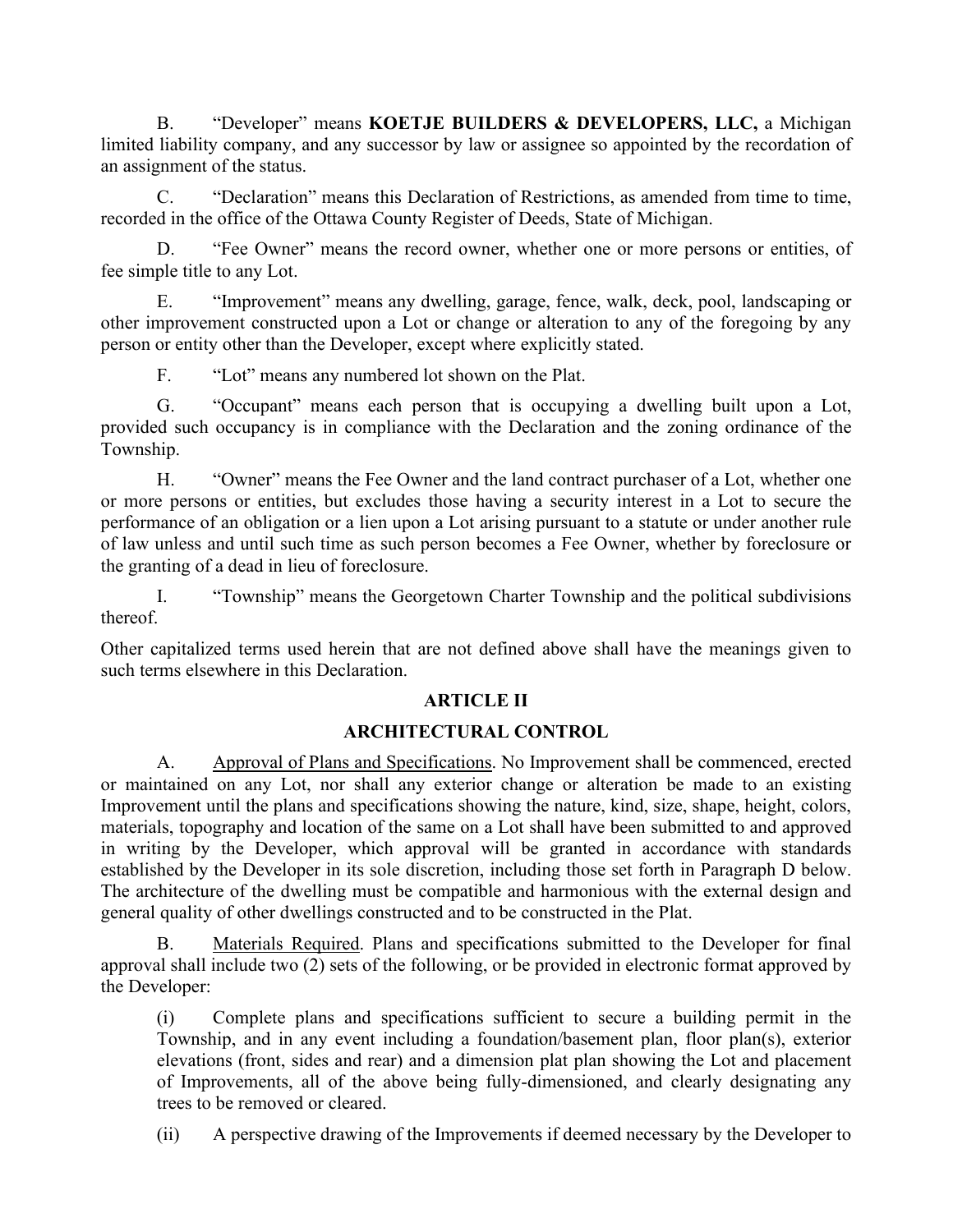interpret adequately the exterior design.

(iii) Data as to size, materials and texture of all exteriors including roof coverings, fences (if any) and walls.

C. No Violations. No approval by the Developer shall be valid if the Improvement violates any restrictions set forth in Article III and IV of this Declaration, except in cases where waivers have been expressly granted as provided for in this Declaration.

D. Approval Standards. The Developer may disapprove plans and specifications because of noncompliance with any of the restrictions set forth in Article III and IV of this Declaration or other standards established by the Developer, or because of reasonable dissatisfaction with the grading and drainage plan, the proposed location of the Improvements on the Lot, the materials or color scheme to be used, the finished design, proportions, shape, height, style, or appropriateness of the proposed Improvement, the tree removal plan or because of any matter or thing, which in the reasonable judgment of the Developer, would render the proposed Improvement inharmonious or out of keeping with the objectives of the Developer or with existing Improvements erected on other Lots. Builders may, at their election, submit a list and samples of exterior materials and color combinations for prior approval by the Developer, which approval, if given, shall satisfy the approval requirement of the exterior materials and colors on all subsequent Improvements built by such Builder provided the exterior materials and colors conform to those previously submitted and approved. All Owners, by accepting ownership of their Lot, acknowledge that the primary purpose for providing for architectural control is to ensure the proper and harmonious development of the Subdivision to maximize the aesthetic beauty of the Subdivision and its blending with the surrounding area, and to enhance the feeling of community, all of which are intended to result in increased property values. To this end, the Developer shall have broad discretion in terms of determining what Improvements will be permitted and are in keeping with the aesthetic beauty and desirability of the Subdivision and are otherwise consistent with the purposes of this Declaration. Developer reserves the right to approve waive or modify any of the restrictions contained in Article III. No approval, whether or not it waives or modifies any of the restrictions contained herein shall obligate or imply any approval in any other instance, whether on the same Lot or a different Lot.

E. Timely Approval or Disapproval. If the Developer fails to approve or disapprove plans and specifications within thirty (30) days after submission, then such approval will not be required, but all other limitations, conditions and restrictions set forth in this Declaration shall apply and remain in force as to such plans and specifications and the Improvements to be constructed pursuant thereto.

F. Evidence of Approval. Developer approval shall be deemed given if the plans and specifications submitted for final approval are marked or stamped as having been approved by the Developer.

G. No Liability. In no event shall the Developer have any liability whatsoever to anyone for its approval or disapproval of plans and specifications, regardless of whether such alleged liability is based on negligence, tort, express or implied contract, fiduciary duty or otherwise. By way of example, Developer shall have no liability to anyone for approving or disapproving plans and specifications which provide for Improvements which are not in conformity with the provisions of this Declaration. In addition, the Developer shall not be required to pass upon, and the approval by the Developer does not mean that the Developer has passed upon, any technical aspects of construction or whether the proposed construction meets zoning, building codes, safety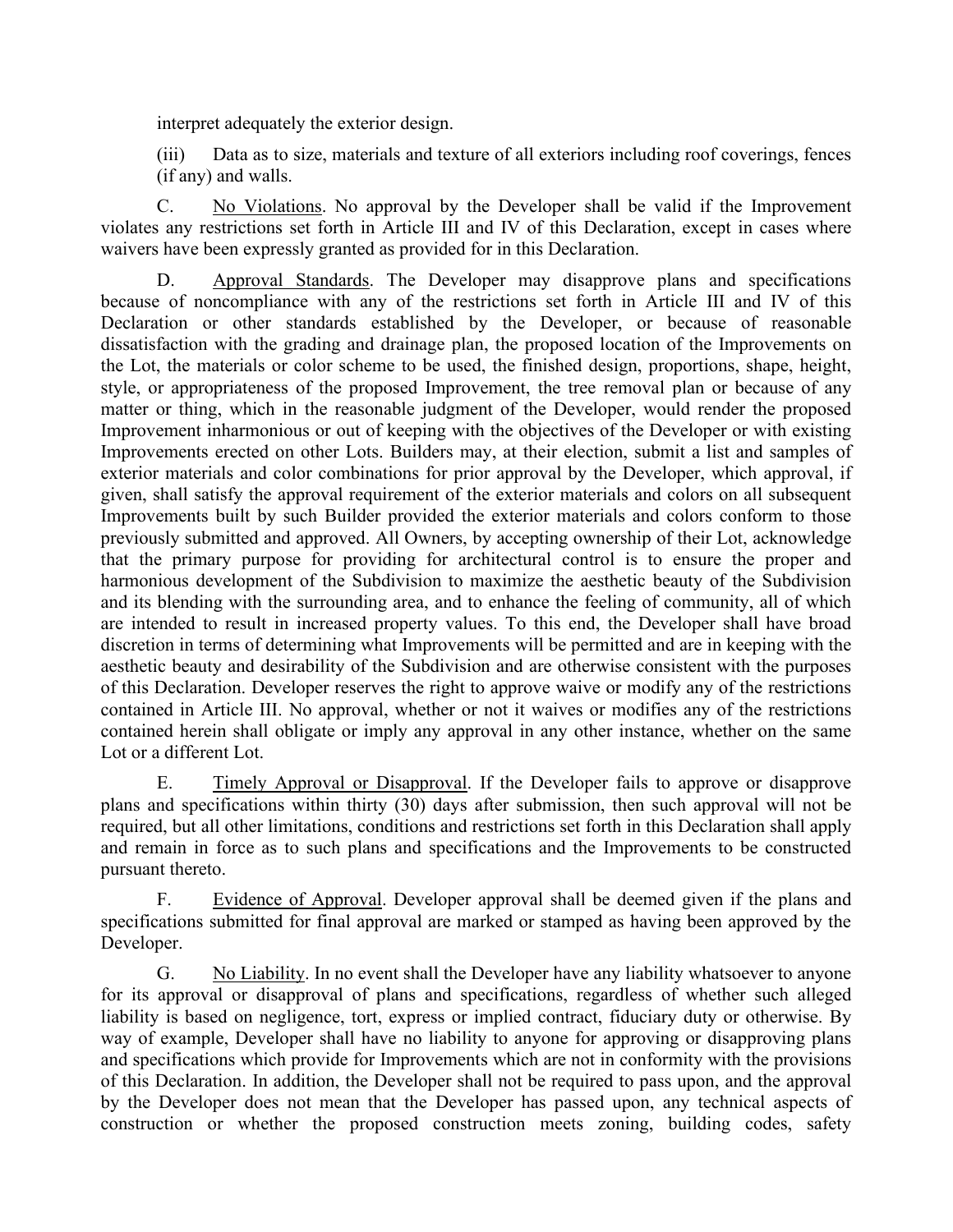requirements, municipal ordinances, or requirements including but not limited to tree removal ordinances, laws and regulations. The Developer's approval shall merely mean that the plans and specifications are in compliance with the intent and purpose of this Declaration as interpreted by, and the standards developed by, the Developer at the time. Owner shall be responsible for compliance with all laws and regulations and shall not look to the Developer for assistance or advice in complying with the same.

H. Assignment of Appointment Powers. Developer may, in Developer's sole discretion, assign, transfer and delegate its authority hereunder upon such terms and conditions as Developer elects.

#### **ARTICLE III**

#### **BUILDING AND USE RESTRICTIONS FOR THE SUBDIVISION**

A. Use of Lots. All Lots shall be used for single-family residential purposes only; only one dwelling shall be erected on each Lot; and the dwelling shall be designed and erected for occupation by one single family in compliance with the zoning ordinances of the Township.

B. Character and Size of Buildings. Each dwelling must have the following minimum fully-enclosed square footage: For Lots 46-49 (inclusive) and Lots 66-71 (inclusive) for a one story dwelling, a minimum livable main floor area of 1,600 square feet; for a one and one-half story or two story dwelling, a minimum livable floor area of 2,000 square feet square feet, with a minimum first floor area of 1,000 square feet; for all other Lots for a one story dwelling, a minimum livable main floor area of 1,800 square feet; for a one and one-half story or two story dwelling, a minimum livable floor area of 2,400 square feet square feet, with a minimum first floor area of 1,100 square feet. All computations of livable floor area shall be of fully-enclosed area, exclusive of garage, porches, terraces and basements (including walk-out basements). If any portion of a level or floor within a dwelling is below grade, all of that level or floor will be considered a basement level. No dwelling shall be greater than two and one-half stories. And the Developer may limit the number of stories or levels on any Lot in its sole discretion. All roofs must have a minimum of 16-inch overhang at the eaves and 12-inch overhang on the gable ends. The main roof of the dwelling must be the tallest portion of the roof. Each dwelling shall have a private attached garage for the sole use of the Occupants of the Lot upon which the dwelling with said garage is erected. All garages must be attached to the dwelling. Each garage shall be at least two (2) stalls and no more than three (3) stalls. Carports are prohibited. Without the express written consent of the Developer, which may be granted or withheld in its sole discretion, no garage may consume more than 55% of the front width of the dwelling and no front-facing garage may extend more than 12 feet in front of the building line of the dwelling. All chimneys must be of masonry construction or located in a chaseway of materials matching the exterior of the dwelling. All Improvements must be constructed only with new materials. Subject to the discretion of the Developer, approved materials include brick, brick veneer, steel, stone, stucco, wood frame, wood trim, aluminum/vinyl siding and trim or any combination thereof. Concrete block or tile construction above grade level is prohibited unless the exterior surface is covered with an approved material.

C. Animals. No animal, birds or fowl may be kept or maintained on any Lot, except dogs, cats and pet birds which may be kept thereon in reasonable number as pets for the pleasure and use of the Occupants. No animal may be kept or bred for any commercial purpose and all animals will have such care and restraint so as not to be obnoxious or offensive on account of noise (such as a dog that barks frequently or continually for extended periods of time), odor or unsanitary conditions. No dog may be permitted, at any time, outside a residence unless the dog is contained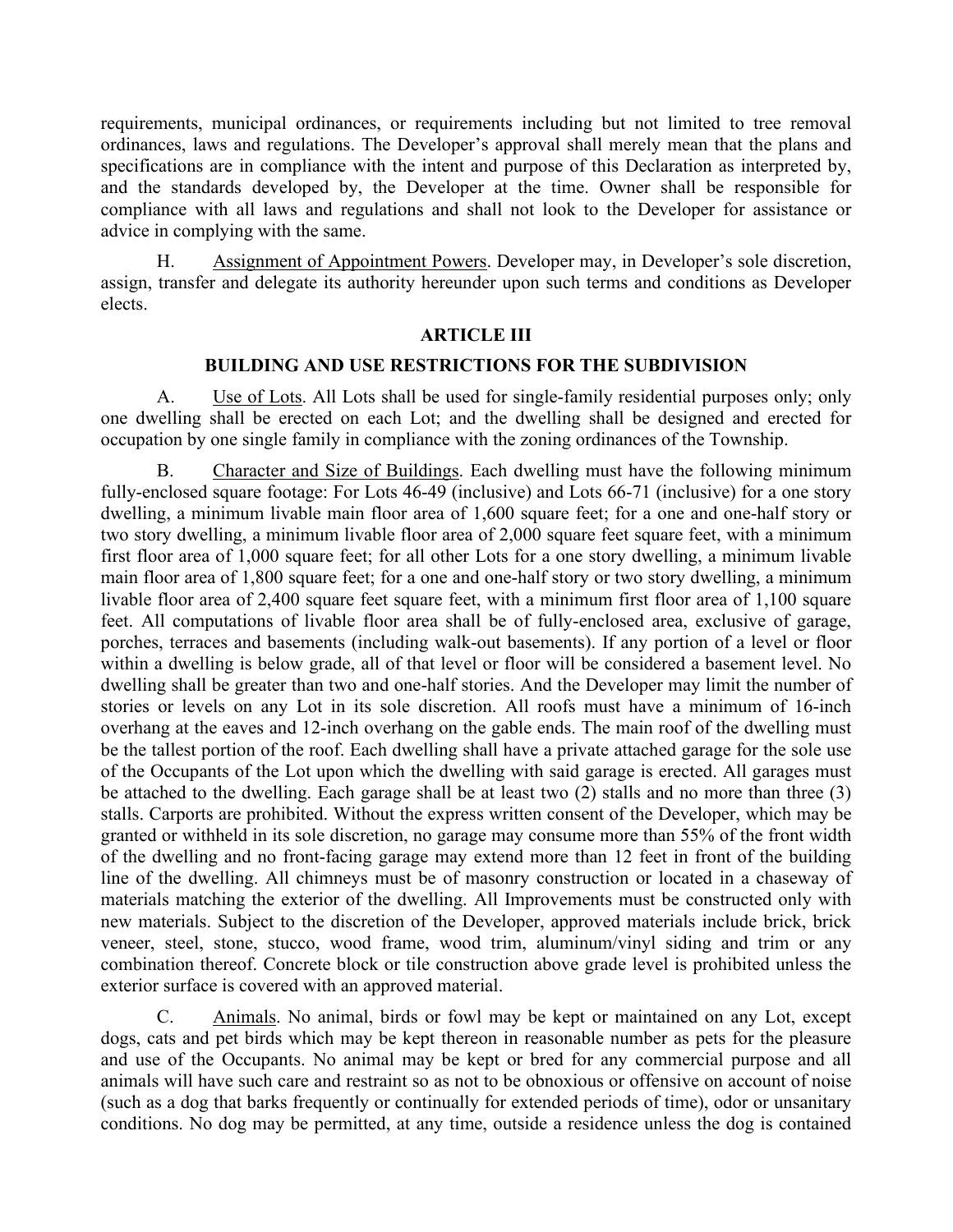within a permitted dog run or unless the dog is accompanied by an attendant who shall have such dog firmly held by collar and leash. No person owning, harboring or having in his possession any cat, shall permit or allow such cat to run at large or in any yard or enclosure other than the yard enclosure of the Lot occupied or owned by such cat owner. No savage or dangerous animal will be kept on any Lot. Owners and Occupants will have full responsibility for any damage to persons or property caused by any animal owned by Occupants or otherwise on the Lot or in the Plat with the permission of Occupants. Each Occupant is required to properly dispose of the waste his or her animal deposits on any property. No dog which barks and can be heard on any frequent or continuing basis will be kept in any residence or on any Lot.

D. Fences, Walls, Hedges, Etc. No fence, wall, or hedge of any kind shall be erected or maintained on any Lot without the prior written approval of the Developer. In addition, in no event shall any fence, wall or hedge be maintained or erected except in side and/or rear yards (for corner lots both elevations with street frontage are front yards; accordingly, the dwelling has two front building lines). All fences must be constructed of brick, stone, vinyl, aluminum or black chain link.

E. Swimming Pools. Swimming Pools, their associated decks and enclosures shall not be nearer than fifteen (15) feet to any lot line and will not project with its coping more than two (2) feet above the established grade and must be located only in the year yard. For this restriction, corner Lots have two (2) front yards (between the dwelling and each street) and the remaining yards are considered rear yards).

F. Play Structures and Swing Sets. No play structure, swing set or similar Improvement will be erected on any Lot nearer than fifteen (15) feet to any side lot line. No play structure or swing set will be permitted in any front yard. For this restriction, corner Lots have two (2) front yards (between the dwelling and each street).

G. Temporary Structures. Trailers, tents, shacks, sheds, barns, accessory buildings and temporary structures of any nature whatsoever are expressly prohibited and no temporary occupancy shall be permitted in unfinished dwellings.

H. Sidewalk Constriction. Concrete sidewalks (including necessary dub-downs) 5 feet wide and 4 inches thick shall be constructed by the Owner along the Lot street frontage. Construction of sidewalks must be completed within six months of completion of the dwelling and must comply with the Ottawa County Road Commission standards.

I. Septic Systems. No septic tank or drain field will be permitted on any Lot.

J. Water Systems. No individual water supply system will be permitted on a lot, except solely for irrigation purposes, swimming pools or other non-domestic uses.

K. Elevations. No substantial changes in the elevation of any portion of any Lot may be made without the prior written consent of the Developer. Any change which materially affects the surface elevations or grade or drainage of the surrounding Lots will be considered a substantial change. The final grade of the Lot will be contoured to drain away from the residence located on the Lot in accordance with the Block Grading Plan, attached as Exhibit A.

L. Sales Office. Builder may use a model house for a sales office for the sale of dwellings in the Plat.

M. Exterior Surface of Dwellings. The visible exterior walls of all Improvements shall be made of wood, brick (including brick veneer), stone, stucco, aluminum, vinyl or a combination of them or of comparable new materials approved by the Developer.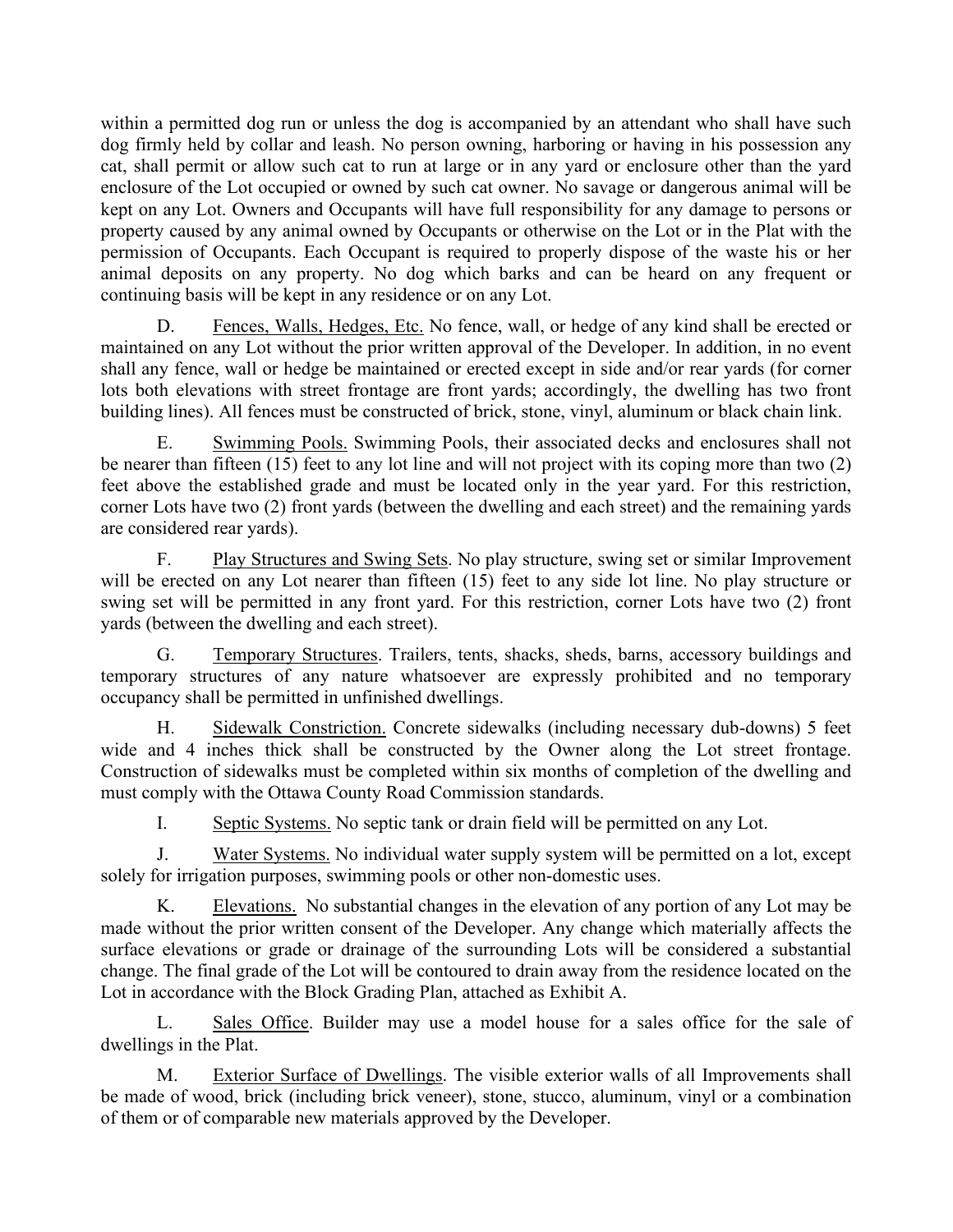N. Signs. No sign or billboard shall be placed, erected, or maintained on any Lot except one sign advertising the Lot (and any improvements on a Lot) for sale, or a temporary sign for a garage sale which sign shall have a surface area of not more than five (5) square feet, and the top of which shall be not more than three (3) feet above the ground. The provisions of this paragraph shall not apply to signs installed or erected on any Lot by Developer or any Builder during the initial construction of Improvements, or during the period a dwelling is used as a model or for display purposes.

O. Destruction of Building by Fire, etc. Any debris resulting from the destruction in whole or in part of any Improvement on any Lot shall be removed with all reasonable dispatch from the Lot to prevent an unsightly condition.

P. Landscaping. Upon the completion of a dwelling on a Lot, the Owner thereof (but not the Developer or the Builder thereof), shall cause the Lot to be finish-graded and hydroseeded or sodded and professionally landscaped within six (6) months or as soon thereafter as weather permits. The Lot shall be kept reasonably free of weeds by the Owner or Occupant thereof. All landscaping and lawns shall be well-maintained at all times.

Q. Driveways. All driveways shall be constructed of concrete at least four inches (4") thick or asphalt at least two inches (2") thick and shall be at least twelve feet (12') wide for the full distance from the garage to the street. The initial plans, submitted to the Developer in accordance with Article II hereof, shall designate the location of the driveway and the building materials to be used.

R. Solar Panels. Solar panels are permitted only in the discretion of the Developer and, if permitted by the Developer, shall be of the size and location permitted. Any permitted solar panels shall be maintained in good condition and appearance.

S. Set Backs. The following setbacks shall be maintained on all Lots: front yard, forty feet (40'); side yard, ten feet (10'); rear yard, forty feet (40'). Corner Lots have two (2) front yards.

T. Special Restrictions for Lots 46 and 71. No driveways for Lots 46 and/or 71 shall be permitted onto Bauer Road. All driveways for those Lots must access only Bauer Ridge Avenue. The Owner of Lots 46 and 71 must maintain the lawn and landscaping between their Lots and Bauer Road.

U. General Conditions.

(i) No Lot shall be used or maintained as a dumping ground for rubbish, trash, garbage or other waste, and the same shall not be kept on a Lot except in sanitary containers located on each Lot properly concealed from public view, which will be emptied as necessary (at least once per week) and be properly maintained. Sanitary containers shall not be left along the roadway or in the front yard of any Lot for more than twenty-four (24) hours in any one week. No incinerators or other equipment for the disposal of waste is permitted on any Lot.

(ii) No housetrailers, commercial vehicles or equipment, boat trailers, boats, camping vehicles or camping trailers may be parked on or stored on any Lot, unless stored fully enclosed within an attached garage, except for periods of no longer than 48 hours for loading and unloading of camping vehicles or camping trailers. Commercial vehicles and trucks shall not be parked in the Subdivision or on any Lot therein unless parked fully enclosed within an attached garage, or except while making deliveries or pickups in the normal course of business. However, a construction trailer may be maintained by each Builder in a location designated by Developer during the period when new dwellings are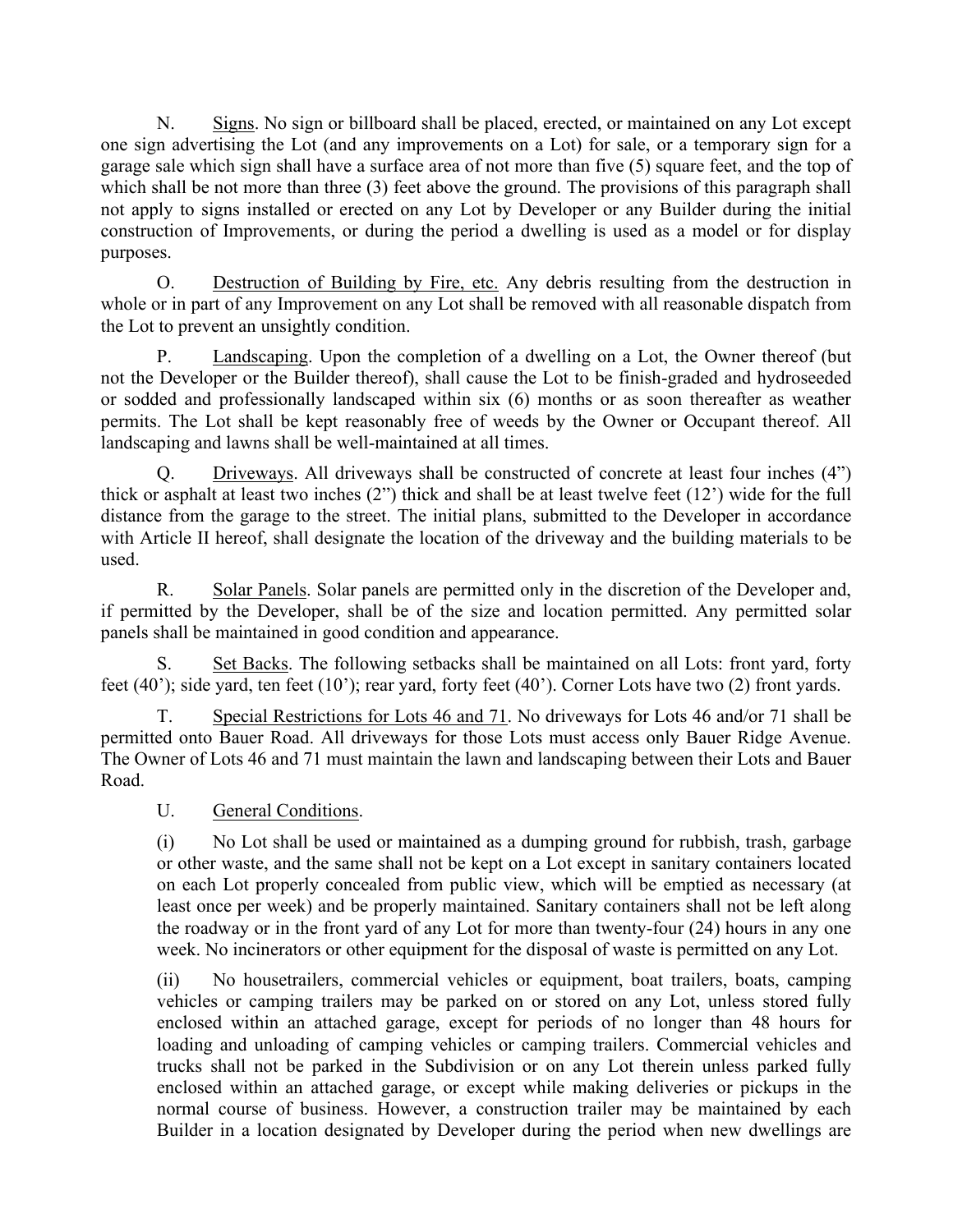under construction in the Subdivision by the Builder, provided the construction trailer is kept in a clean and sightly condition at all times. No vehicle may be parked on any nonpaved surface, except on a Lot.

(iii) No laundry shall be hung for drying so as to be visible from the street on which the dwelling fronts, and in the case of Lots on a corner, laundry shall not be hung so as to be visible from either of the streets on which the dwelling fronts.

(iv) No mobile home, modular home, previously used buildings, tent, shack, barn, storage shed, temporary building, outbuilding, accessory building, guest house, or oil (or other fuel) storage tanks may be installed, erected, placed or maintained on any Lot.

(v) Home occupations will be permitted as incidental to the use and occupancy of a dwelling for single-family residential purposes if, and only if, the home occupation is conducted entirely within the dwelling and participated in solely by members of the immediate family residing in the dwelling, which use is clearly incidental and secondary to the use of the dwelling for single-family residential purposes and does not change the character thereof. To qualify as a home occupation, there must be (a) no sign or display that indicates from the exterior that the dwelling is being utilized in whole or in part for any purpose other than that of a dwelling; (b) no commodities sold upon the premises, and (d) no mechanical or electrical equipment is used, other than personal computers and similar office equipment. In no event shall a barber shop, styling salon, beauty parlor, animal hospital or any form of animal care or treatment, be construed as permitted home occupation.

(vi) It shall be the responsibility of each Owner and Occupant to prevent the development of any unclean, unsightly, or unkept condition of Improvements or grounds on the Lot they own or occupy. This responsibility shall also apply to Builders during the construction period of a dwelling on a Lot.

(vii) No noxious, offensive or illegal activities shall be carried on upon any Lot, nor shall anything be done thereon tending to cause embarrassment, discomfort, annoyance or nuisance to the Owners or Occupants of the Subdivision, as determined by the Developer.

(viii) No Lot shall be subdivided or its boundary lines changed except with the consent of Developer and in conformance with the provisions of the Land Division Act.

(ix) Developer hereby expressly reserves to itself the right to replat any two (2) or more Lots shown on the Plat to create a modified Lot or Lots and to take such other steps as are reasonably necessary to make such replatted Lots suitable and fit as a building site, including, but not be limited to, the relocation of easements, walk-ways, and rights-of-way to conform to the new boundaries of the replatted Lots.

(x) No Owner or Occupant shall permit any motorized vehicle which is not licensed and in operating condition or not being used on a regular basis for transportation to be parked on its Lot unless such vehicle is completely enclosed in the attached garage.

(xi) No dwelling in part or in whole shall be rented or leased for any period shorter than one (1) year.

V. Enforcing Authority. The provisions contained in Article III shall be interpreted and enforced by the Developer in its sole discretion in accordance with standards established by the Developer, for so long as Developer owns any Lot and until a dwelling has been fully built on every Lot. Every restriction contained in this Declaration may be waived by the Developer, in its sole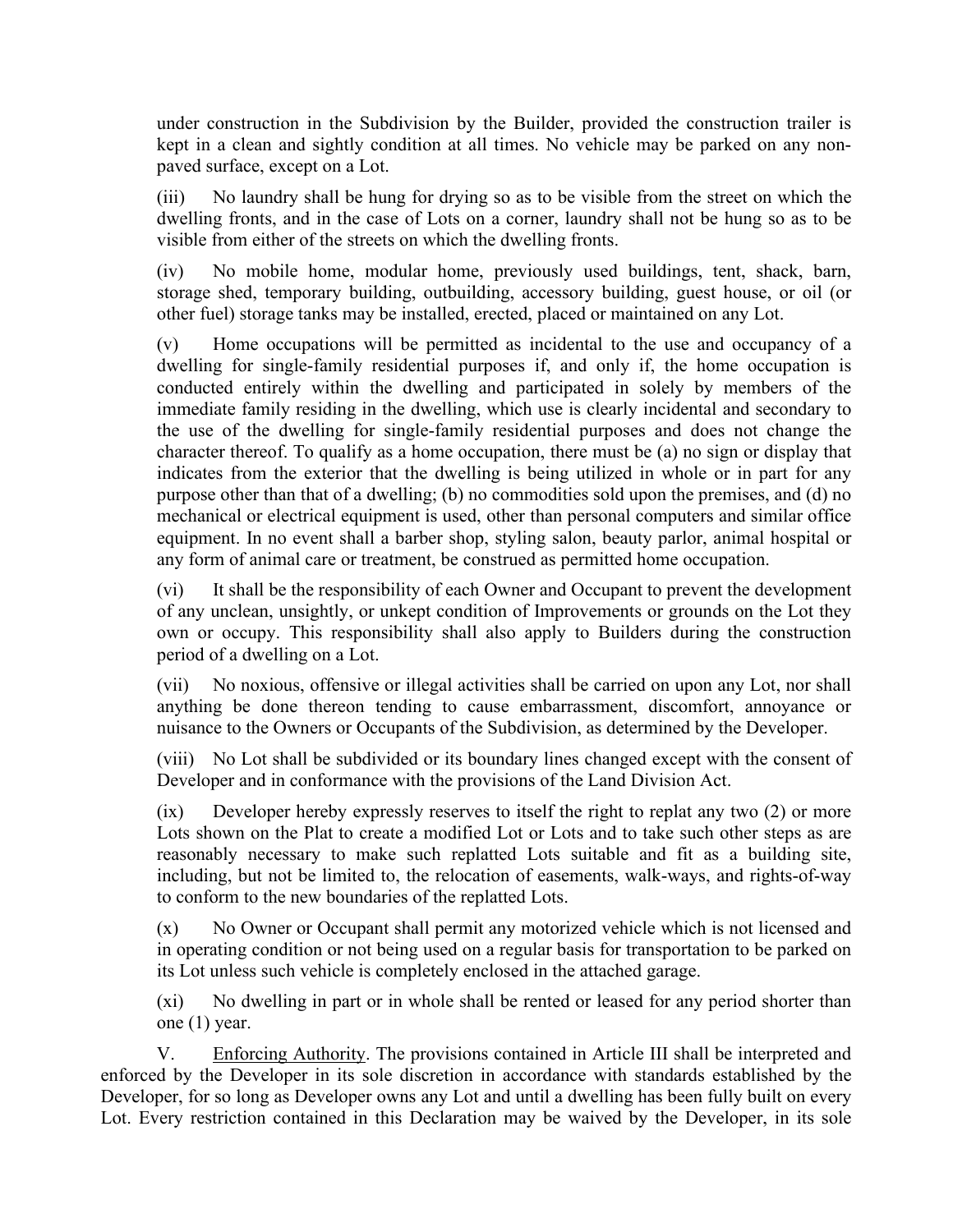discretion, provided it does so in writing and such waiver may only be granted on a case-by-case basis. Consequently, if the Developer desires to modify a restriction as it applies to all Lots, it must obtain an amendment to this Declaration as provided below. Except for restrictions for which Developer has provided a written waiver hereunder, this provision shall not limit the rights of Lot Owners to enforce restrictions as provided in Article VI, below.

# **ARTICLE V**

# **RESTRICTIONS PURSUANT TO THE REQUIREMENTS OF**

## **THE OTTAWA COUNTY WATER RESOURCES COMMISSIONER**

The following requirements and restrictions of the Ottawa County Water Resources Commission apply to the Plat:

A. Drainage District. In accordance with Section 280.433 of the Michigan Drain Code (Act 40 of the Public Acts 1956, as amended) a special assessment drainage district has been created to provide for the maintenance of the Eagles Ridge Drain. The Drain District consists of all lots within the plat and the adjacent plat, Eagles Ridge. At some time in the future, the lots within the Drainage District will be subject to a special assessment for the improvement or maintenance of the Eagles Ridge Drain. The routes of the Drains are shown on Exhibit "A" attached hereto.

B. Easements for Surface Drainage: Private Easements for drainage have been dedicated to the Eagles Ridge Drain Drainage District. The locations of the aforesaid easements are shown on the final plat. These easements for drainage are for the benefit of upland lots within the subdivision and any construction, development, or grading that occurs within these easements will interfere with the drainage rights of those upland lots. Easements for Drainage are for the continuous passage of surface drainage and each Owner will be responsible for maintaining the surface drainage system across their property. The Ottawa County Water Resources Commissioner's Office does not permit structures in Drainage Easements. This includes, but is not limited to, swimming pools, sheds, garages, patios, decks, fences or other permanent structures or landscaping features. No dumping of grass clippings, leaves, brush or other refuse is allowed within the drainage easement. These items obstruct drainage, restrict flow and plug culverts. This can lead to higher maintenance costs and cause flooding situations.

C. Block Grading Plan: The block grading plan, attached on Exhibit "B", shows the direction of flow for the surface drainage for all lots. It is the Owner's responsibility to ensure that the final grading of the lot is in accordance with the block grading plan. During the final lot grading and landscaping, the owner shall take care to ensure that the installation of fences, plantings, trees, and shrubs do not interfere with nor concentrate the flow of surface drainage. No changes will be made in the grading of any lot areas used for drainage which would later affect surface run-off drainage patterns without the prior written consent of the Ottawa County Water Resources Commissioner for all portions of the drainage system.

D. Minimum Opening Elevation Restrictions: To eliminate the potential of structural damage due to flooding from rear yard drainage, the Owners shall keep the lowest door or window sill above the minimum opening elevations listed below. The opening elevations listed below together with benchmarks set within the plat are shown on the block grading plan, attached Exhibit "B".

The lowest allowable opening elevations are set 1' or more above the 100-year floodplain or hydraulic gradeline of the storm system. These elevations are set to reduce the risk of structural damage and the flooding of residential interiors. A waiver from elevations may be granted by the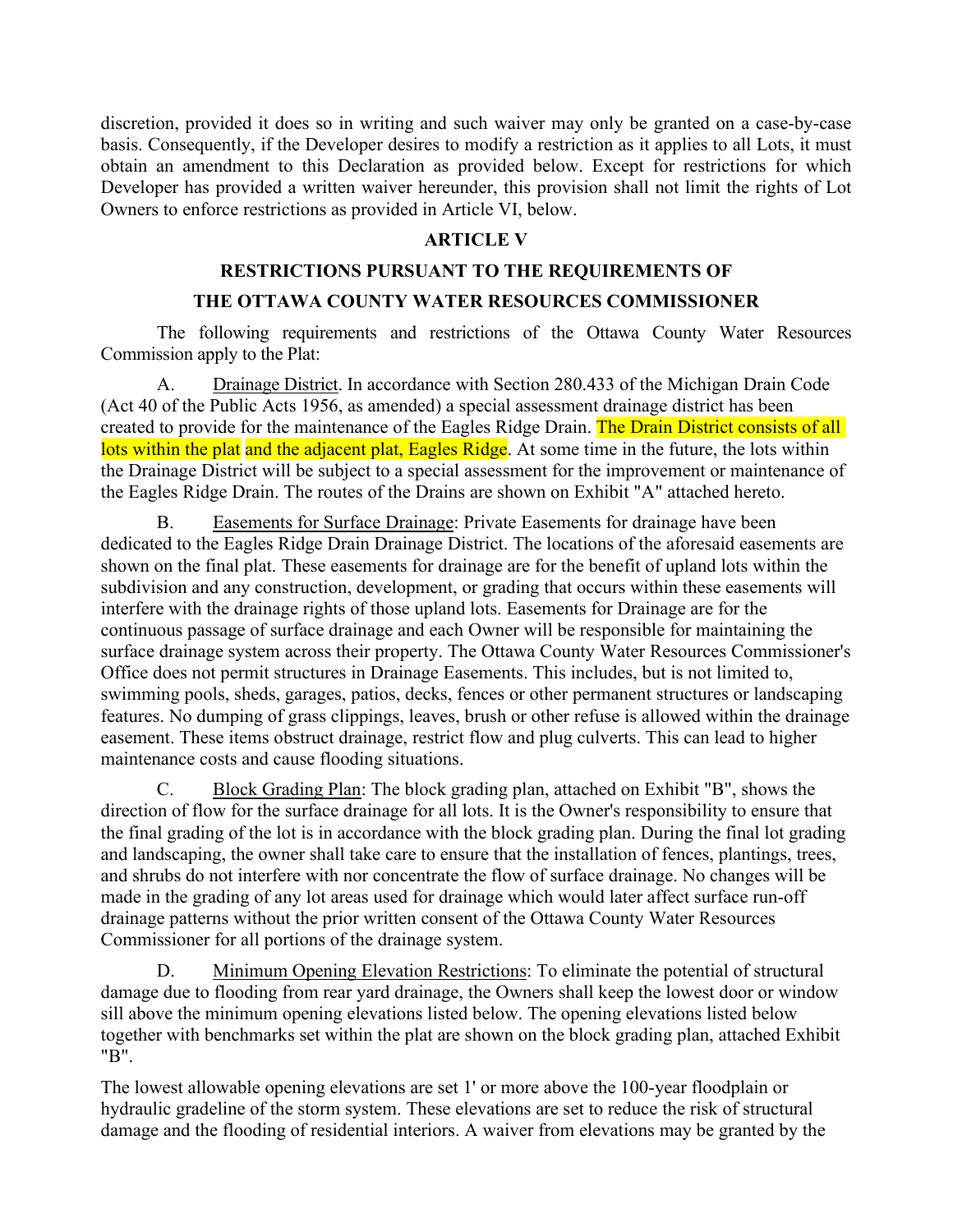Ottawa County Water Resources Commissioner following receipt of a certification from a registered professional engineer demonstrating that the proposed elevation does not pose a risk of flooding.

Minimum allowable opening elevations (MOE) elevations, based on NGVD29, for the following lots are:

| Lot $#$ | <b>MOE</b> | Lot $#$ | <b>MOE</b> | Lot $#$ | <b>MOE</b> |
|---------|------------|---------|------------|---------|------------|
| 46      | 724.0      | 55      | 722.0      | 64      | 713.0      |
| 47      | 724.0      | 56      | 722.0      | 65      | 713.0      |
| 48      | 724.0      | 57      | 718.0      | 66      | 714.5      |
| 49      | 724.0      | 58      | 719.0      | 67      | 717.5      |
| 50      | 724.0      | 59      | 720.0      | 68      | 720.5      |
| 51      | 724.0      | 60      | 717.5      | 69      | 721.5      |
| 52      | 724.0      | 61      | 716.5      | 70      | 721.0      |
| 53      | 724.0      | 62      | 713.0      | 71      | 720.0      |
| 54      | 723.0      | 63      | 713.0      |         |            |

E. Soil Erosion and Sedimentation Control: Each individual Owner will be responsible for the erosion control measures necessary on each lot to keep loose soil from their construction activities out of the street, catch basins and off of adjacent property. If any sedimentation in the street, catch basins, or adjacent lots is a direct result of construction for a particular site, it is the responsibility of that Owner to have this cleaned up. This applies to ALL Owners.

F. Footing Drains & Sump Pumps: Because of a potential of seasonal high ground water or clay soil conditions, Lots 7 and 8, Lots 12 through 16, Lots 18 through 21, Lots 30 through 34, Lots 37 and 38, and Lots 44 and 45 have been provided with footing drain connections to the storm sewer. For all lots having standard or view-out basements, the connection to the footing drain provided, or to an overland outlet, is to be made from the sump pump through a check valve system to the footing drain provided. A gravity connection to the footing drain provided, or to an overland outlet, will be allowed for lots with walk-out basements. The footing drain location for each lot is indicated on the Block Grading Plan on attached Exhibit "B". The top layer of backfill around the house foundation shall be of a clay material sloping away from the house.

Laundry facilities or other similar features shall not be. connected to a footing drain or pump system discharging to footing laterals and the storm sewer system. Laundry facilities and sewage lift pumps must be drained to the sanitary sewage disposal system. If a footing drain and sump pump system is provided for view out basements, the connection to the storm sewer system or to

an overland outlet is to be made from the sump pump through a check valve system. Under no circumstance shall a gravity connection to the storm sewer be allowed. All gutters and eave troughs with downspouts connected to an underground piping system shall be directed to a point in the rear yard so that the discharge point will not drain onto or adversely affect a neighboring lot. If this cannot be accomplished, then splash plates at the gutter downspouts near the residence will be the only alternative. De-chlorinated swimming pool water shall be drained to the backyard storm sewer system or directed into the street.

G. Miscellaneous: Each Owner waives his claim against the Eagles Ridge Drain Drainage District, the Ottawa County Water Resources Commissioner, his employees and agents, Georgetown Township, the Engineer, and the Developer from any and all claims, damage and obligation arising from the existence or operation of the drainage system.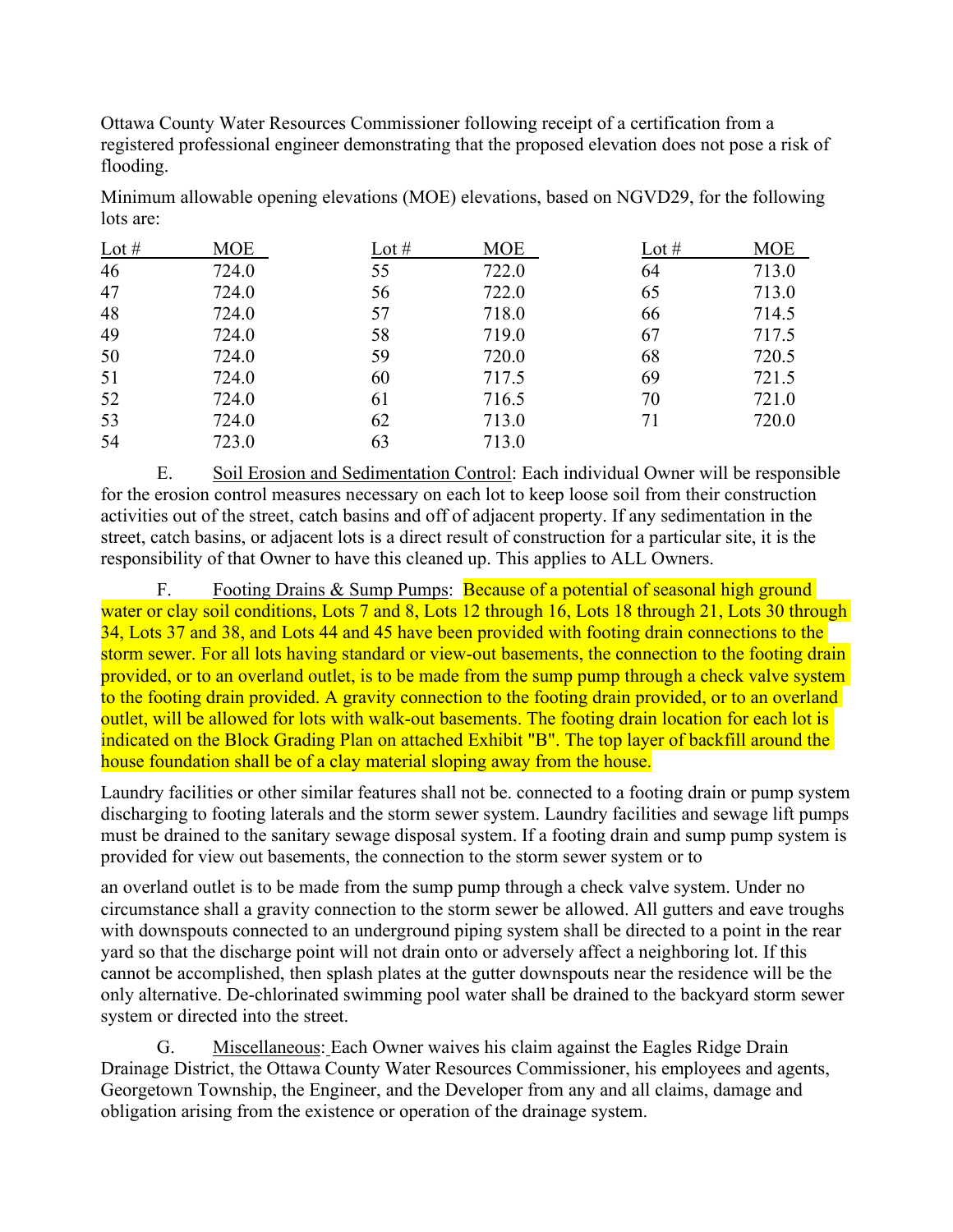Restrictions pursuant to the requirements of the Ottawa County Water Resources Commissioner to be perpetual and shall run with the land. Drain restrictions may not be amended or modified without prior written approval of the Ottawa County Water Resources Commissioner and properly recorded at the Ottawa County Register of Deeds. A waiver of building elevations may be granted by the Ottawa County Water Resources Commissioner following receipt of a certification from a registered professional engineer demonstrating that the proposed elevation change does not pose a risk of flooding.

## **ARTICLE VI**

#### **GENERAL PROVISIONS**

A. Term. This Declaration shall be in full force and effort for an initial period of thirty (30) years from the date hereof, and thereafter for successive periods of twenty-five (25) years each unless terminated by the affirmative vote of at least seventy-five (75%) of the Owners and the Owners of any expanded portion or phase of the Subdivision or of Eagles Ridge 2.

B. Run with the Land. The provisions of this Declaration shall run with and bind the land within the Subdivision, including the Lots, during the term of this Declaration. Developer, each Fee Owner of a Lot from time to time, and all of their successors and assigns, shall have the right, jointly and separably, to sue for and obtain a prohibitive or mandatory injunction to prevent the breach of, or to enforce the observance of, this Declaration and/or any of the restrictions contained herein, in addition to the right to bring a legal action for damages. Whenever there shall have been built, erected or constructed upon any Lot any Improvement which is and remains in violation of this Declaration for a period of thirty (30) days after receipt of written notice of such violation from Developer or its successors or assigns, then the notifying party shall have, in addition to the foregoing rights, the right to enter upon the Lot where such violation exists and summarily abate or remove the same at the expense of the Owner whose Lot is in violation, and such entry and abatement or removal shall not be deemed as trespass. In no event shall the failure of any party entitled to enforce any provision of this Declaration as to a particular violation be deemed to be a waiver of the right to do so as to any subsequent violation, nor shall any such party assume any liability to any person or entity of whatsoever kind or nature for its or their failure to enforce any provision of this Declaration.

In the event Developer incurs any expense in enforcing these restrictions on account of any violation of an Owner or Occupant, including without limitation attorney fees, the Owner of the Lots shall reimburse Developer for such expense promptly upon Developer's demand therefore, and Developer may, but need not, report such a default to any mortgagee of record. Any mortgagee of a Lot may consider a default in the payment of any assessment a default in the payment of its mortgage. Any such expense for which Developer demands reimbursement and any other amount due the Developer from a Owner under this Declaration, shall constitute a lien upon the Lot prior to all other liens except tax liens and sums unpaid on a first mortgage of record. The Developer may enforce collection of any amount due by a suit at law for a money judgment or by foreclosure of the lien that secures payment of assessments. Each Owner, and every other person, except for a first mortgagee, who from time to time has any interest in the Lot, shall be deemed to have granted to the Developer the unqualified right to elect to foreclose such lien either by judicial action or by advertisement (in accordance with the provisions of Chapter 32 of the Michigan Revised Judicature Act, as amended). The provisions of Michigan law pertaining to foreclosure of mortgages by judicial action and by advertisement, as the same may be amended from time to time, are incorporated herein by reference for the purposes of establishing the alternative procedures to be followed in lien foreclosure actions and the rights and obligations of the parties to such actions.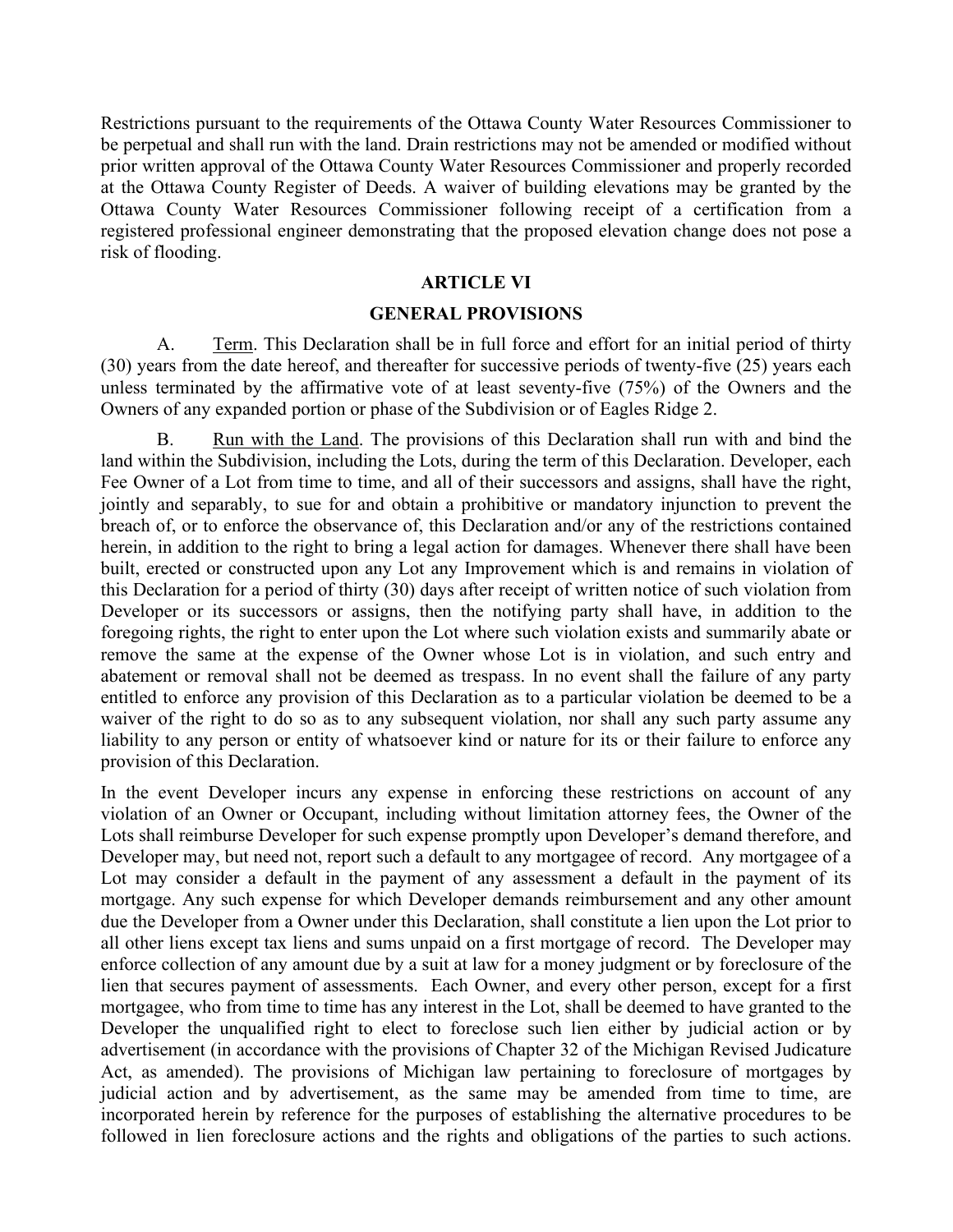The Developer is hereby granted what is commonly known as a "power of sale." Each Owner and every other person, except a first mortgagee, who from time to time has any interest in the Lot shall be deemed to have authorized and empowered the Developer to sell or to cause to be sold at public auction the Lot with respect to which the expense for which demand has been made is unpaid and to receive, hold and distribute the proceeds of such sale in accordance with the priorities established by applicable law. EACH OWNER ACKNOWLEDGES THAT WHEN HE ACQUIRED TITLE TO HIS LOT, HE WAS NOTIFIED OF THE PROVISIONS OF THIS SECTION AND THAT HE VOLUNTARILY, INTELLIGENTLY AND KNOWINGLY WAIVED NOTICE OF ANY PROCEEDINGS BROUGHT BY THE DEVELOPER TO FORECLOSE BY ADVERTISEMENT THE LIEN FOR THE EXPENSES DESCRIBED HEREIN AND A HEARING ON THE SAME PRIOR TO THE SALE OF THE SUBJECT LOT. Notwithstanding the foregoing, neither a judicial foreclosure action nor a suit at law for money judgment shall be commenced, nor shall any notice of foreclosure by advertisement be published, until ten (10) days have expired after the mailing, by certified mail, return receipt requested and postage prepaid, addressed to the Owner at his last known address, of a written notice that an expense for which demand has been made, or any part thereof, with respect to his Lot is delinquent and that the Developer may invoke any of its remedies hereunder if the default is not cured within ten (10) days after the date of mailing. A written affidavit of an authorized representative of the Developer that sets forth (a) the affiant's capacity to make the affidavit, (b) the statutory and other authority for the lien, (c) the amount outstanding (exclusive of interest, costs, attorney fees and future assessments), (d) the legal description of the subject Lot, and (e) the name of the Owner of record, shall accompany such written notice. Such affidavit shall be recorded in the Office of the Ottawa County Register of Deeds prior to the commencement of any foreclosure proceeding, but it need not have been recorded as of the date of mailing the notice. If the delinquency is not cured within the ten (10) day period, the Developer may take such remedial actions as may be available to it hereunder or under Michigan law. In the event the Developer elects to foreclose the lien by advertisement, the Developer shall so notify the Owner, and shall inform him that he may request a judicial hearing by bringing suit against the Developer. The expenses incurred in collecting amounts due, including interest, costs, reasonably attorney's fee (not limited to statutory feeds) and advances for taxes or other liens paid by the Developer to protect its lien, shall be secured by the lien on the subject Lot.

If the holder of a first mortgage on a Lot obtains title to the Lot by foreclosing the mortgage, accepting a deed in lieu of foreclosure or similar remedy, or any other remedy provided in the mortgage, such person, and its successors and assigns, or other purchaser at a foreclosure sale shall not be liable for unpaid expenses chargeable to the Lot which became due prior to the acquisition of title to the Lot by such person; provided, however, that all expenses chargeable to the Lot subsequent to the acquisition of title shall be the responsibility of such person as hereinbefore provided with respect to all Owners.

C. Severability. Invalidation of any covenant, restriction, paragraph or section of this Declaration by judgment or court order shall in no way affect any other covenant, restriction, paragraph or section of this Declaration, which shall remain in full force and effect.

Amendment. This Declaration may be amended by an instrument duly executed by the Developer and not less than two-thirds (2/3) of the then Owners of Lots in the Plat who are not affiliated with the Developer and shall be effective upon the recording of such instrument with the Ottawa County Register of Deeds; provided, however, the signature of the Developer shall not be required in the event the Developer no longer owns any Lot and there is a dwelling completed on each Lot in the Plat. Notwithstanding the foregoing, the Developer reserves the right to amend this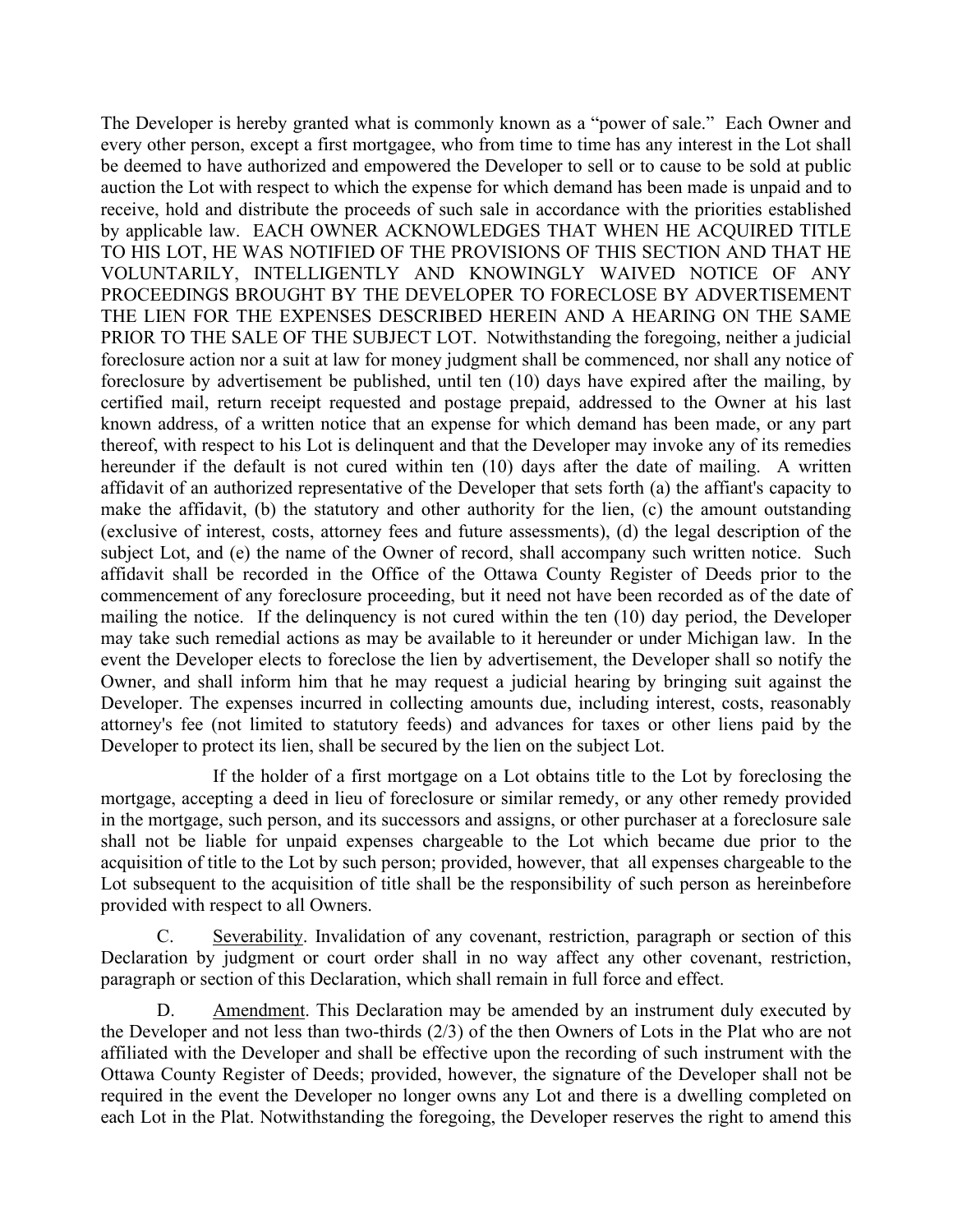Declaration without the consent or approval of any other Owner or other person or entity for any purpose expressly reserved by or granted to the Developer in this Declaration. However, in no event may the provisions required by the Township or the Ottawa County Water Resources Commission be amended without their written approval, respectively.

E. Assignment of Rights and Powers. Any or all of the rights and powers, titles, easements and estates hereby reserved by or given to Developer may be assigned by it to another person or entity upon such terms and conditions as the Developer may deem appropriate. Any such assignment or transfer shall be made by appropriate written instrument in which the assigner shall join for the purpose of evidencing its consent to the acceptance of such powers and rights, and the assigner shall thereupon have the same rights and powers and be subject to the same obligations and duties as herein reserved by or given to and assumed by Developer. Such instrument, when executed by the assigner shall without further act release Developer from the obligations and duties in connection therewith.

F. Address. Each Fee Owner of a Lot shall provide its correct mailing address to the Developer, until Developer no longer owns any Lot and a dwelling is complete on each Lot.

G. Scope. The terms and conditions of this Declaration shall only apply to the Subdivision, Eagles Ridge 2.